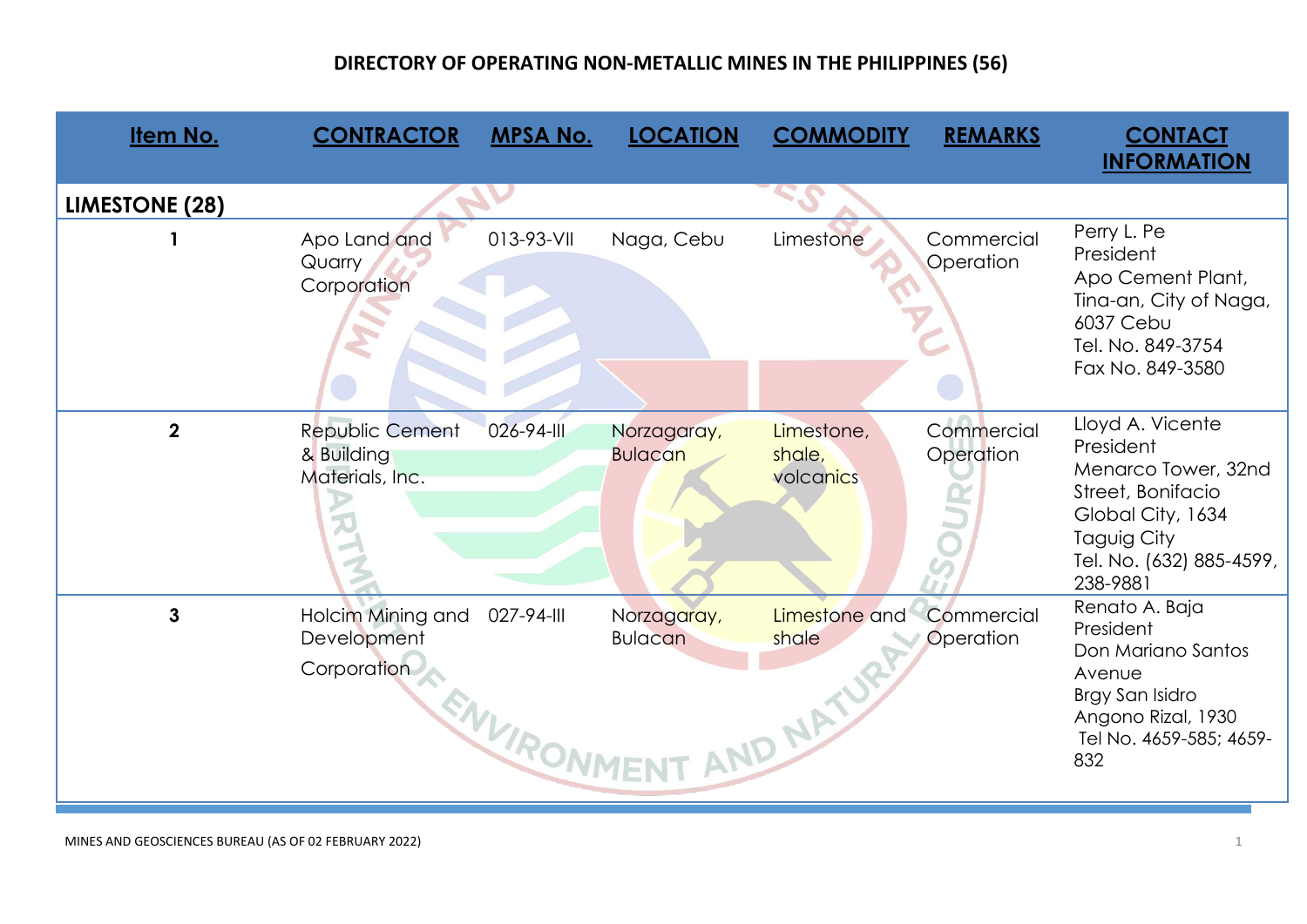| Item No.         | <b>CONTRACTOR</b>                                                                                          | <b>MPSA No.</b>        | <b>LOCATION</b>                    | <b>COMMODITY</b>                  | <b>REMARKS</b>          | <b>CONTACT</b><br><b>INFORMATION</b>                                                                                                                                            |
|------------------|------------------------------------------------------------------------------------------------------------|------------------------|------------------------------------|-----------------------------------|-------------------------|---------------------------------------------------------------------------------------------------------------------------------------------------------------------------------|
| $\boldsymbol{4}$ | Republic Cement<br>& Building<br>Materials, Inc.                                                           | 029-95-IVA             | Taysan,<br><b>Batangas</b>         | Limestone and<br>shale            | Commercial<br>Operation | Lloyd A. Vicente<br>President<br>Menarco Tower, 32nd<br>Street, Bonifacio<br>Global City, 1634<br>Taguig City<br>Tel. No: (632) 885-4599,<br>238-9881                           |
| 5                | Lazi Bay Resources 030-95-VII<br>Development, Inc.<br>Ш<br>$\overline{\mathbf{C}}$<br>$\overline{\lambda}$ |                        | Lazi and Maria,<br>Siquijor        | Limestone                         | Commercial<br>Operation | Henry O. Lo<br>President<br>Rm. 107 FCC Bldg.,<br>119 Rada St.,<br>Legaspi Village,<br>Makati City<br>Tel No. (632) 813-7581,<br>813-7582<br>Fax No. (632)812-9289,<br>816-2645 |
| $\boldsymbol{6}$ | Republic Cement<br>Mindanao,<br>Inc.                                                                       | 031-95-XII<br>ENVIRONN | Iligan City,<br>Lango del<br>Norte | Limestone and<br>shale<br>AND NAT | Commercial<br>Operation | Cirilo M. Pestaño II<br>President<br>Menarco Tower, 32nd<br>Street, Bonifacio<br>Global City, 1634<br>Taguig City<br>Tel. No. (632) 885-4599,<br>238-9881                       |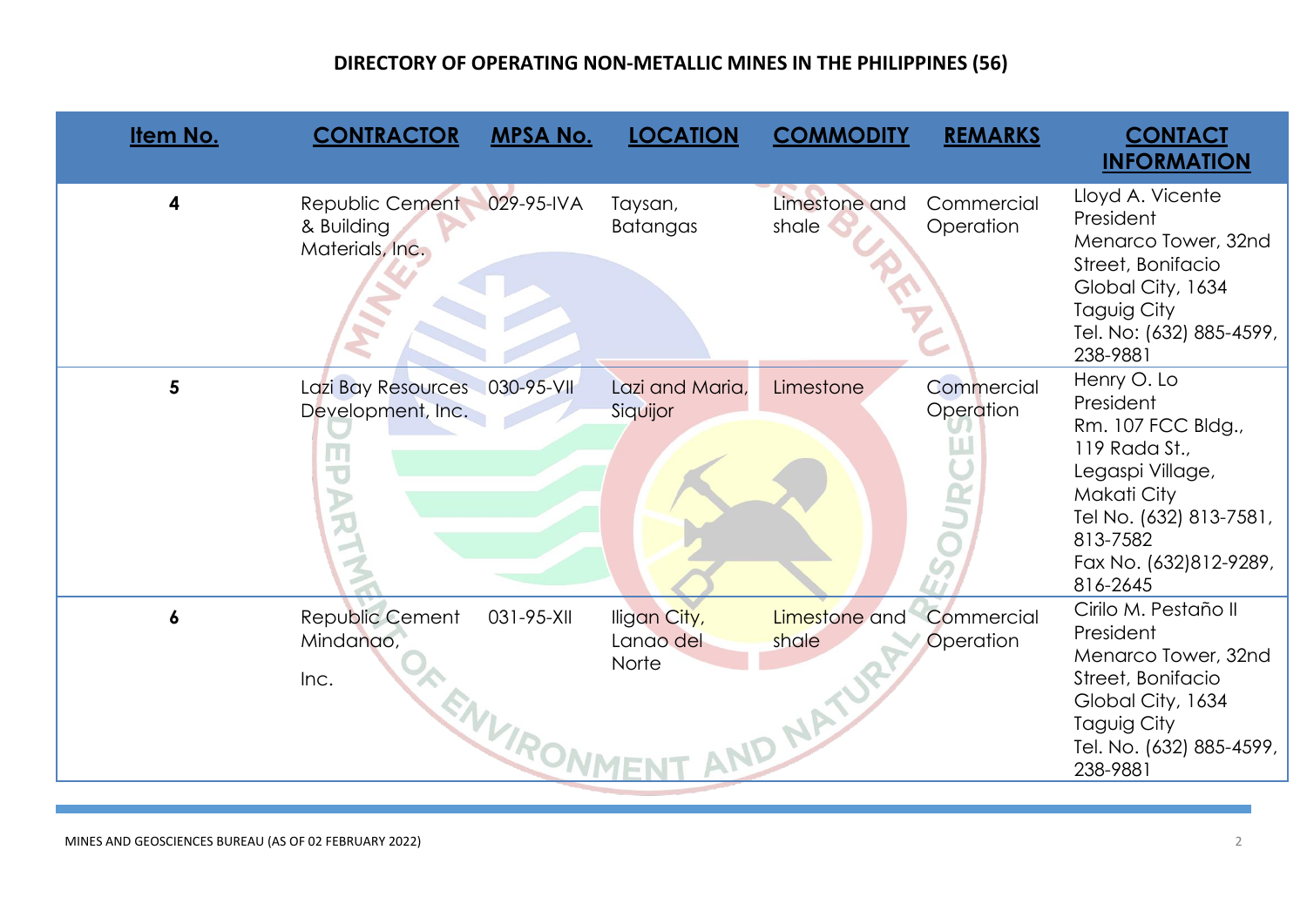| Item No.             | <b>CONTRACTOR</b>                                                                     | <b>MPSA No.</b> | <b>LOCATION</b>                                            | <b>COMMODITY</b> | <b>REMARKS</b>          | <b>CONTACT</b><br><b>INFORMATION</b>                                                                                                                                            |  |  |
|----------------------|---------------------------------------------------------------------------------------|-----------------|------------------------------------------------------------|------------------|-------------------------|---------------------------------------------------------------------------------------------------------------------------------------------------------------------------------|--|--|
| $\overline{7}$       | <b>Holcim Resources</b><br>and Development<br>Corporation                             | 047-96-XII      | Iligan City and<br>Lugait, Misamis<br>Oriental             | Limestone        | Commercial<br>Operation | William C. Sumalinog<br>President<br>Don Mariano Santos<br>Avenue<br>Brgy San Isidro<br>Angono Rizal, 1930<br>Tel No. (632) 459-3333<br>Fax No. (632) 459-3422                  |  |  |
| 8                    | <b>Republic Cement</b><br>Land and<br>Resources, Inc.<br>ш<br>$\overline{\mathbf{C}}$ | 056-96-III      | Norzagaray<br>and San Jose<br>del Monte,<br><b>Bulacan</b> | Limestone        | Commercial<br>Operation | Atty. Andres David M.<br><b>Bolinas</b><br>President<br>Menarco Tower, 32nd<br>Street, Bonifacio Global<br>City, Taguig City 1634<br>Tel. Nos. (632) 885-<br>4599/238-9881      |  |  |
| 9                    | Solid Earth<br>Development<br>Corp.                                                   | 067A-97-VII     | San Fernando,<br>Cebu                                      | Limestone        | Commercial<br>Operation | Dennis F. Tenefrancia<br>President<br>11th Floor Insular Life<br><b>Building, Cebu</b><br><b>Business Center,</b><br>Cebu Business Park,<br>Cebu City<br>Tel No. (632) 230-7333 |  |  |
| <b>TORONN'</b><br>ND |                                                                                       |                 |                                                            |                  |                         |                                                                                                                                                                                 |  |  |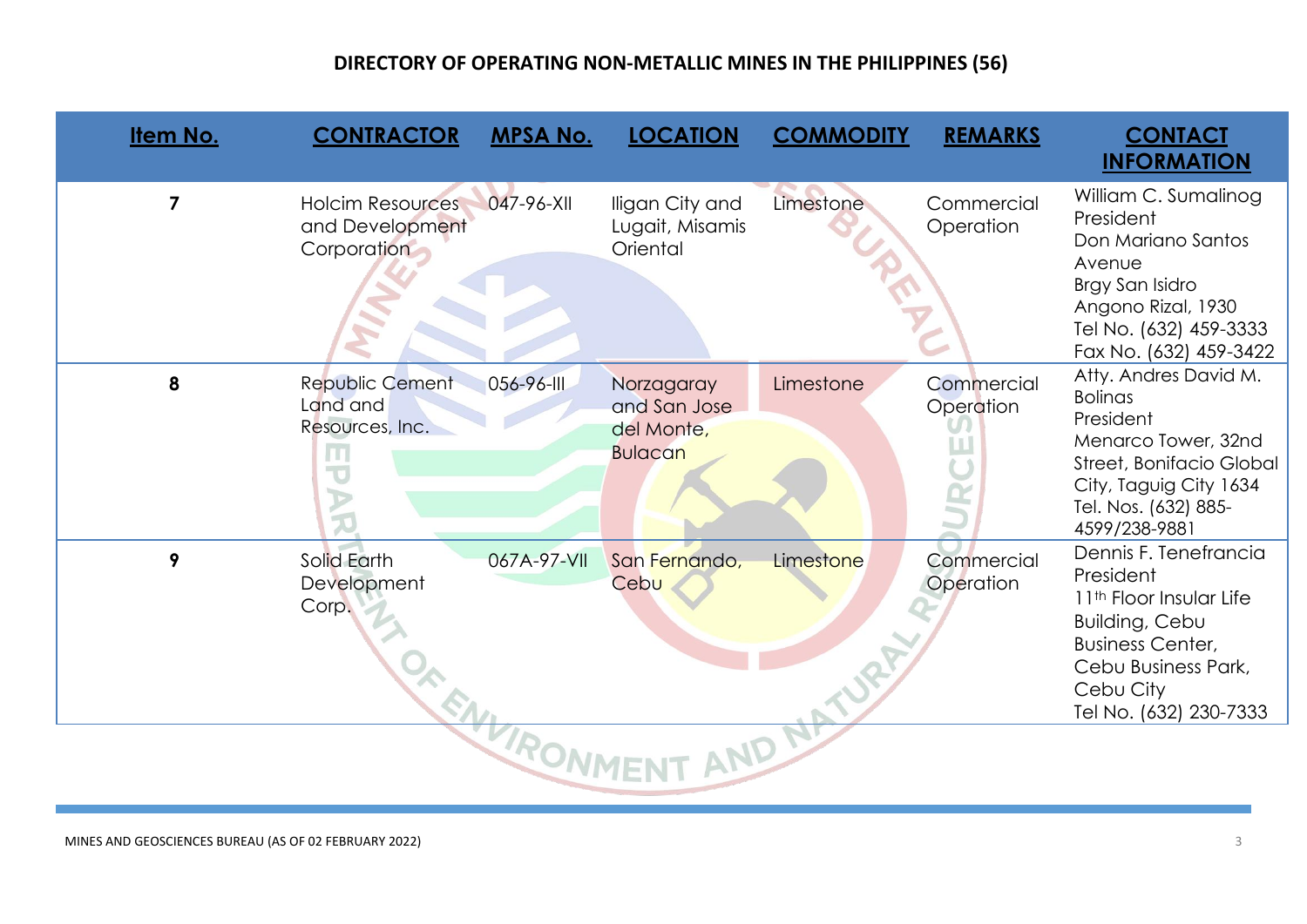| Item No. | <b>CONTRACTOR</b>                                                      | <b>MPSA No.</b> | <b>LOCATION</b>                                          | <b>COMMODITY</b>              | <b>REMARKS</b>          | <b>CONTACT</b><br><b>INFORMATION</b>                                                                                                                                                                      |
|----------|------------------------------------------------------------------------|-----------------|----------------------------------------------------------|-------------------------------|-------------------------|-----------------------------------------------------------------------------------------------------------------------------------------------------------------------------------------------------------|
| 10       | <b>Holcim Mining and</b><br>Development<br>Corporation-<br><b>HMDC</b> | 080-97-XI       | <b>Bunawan</b><br>District, Davao<br>City                | Limestone                     | Commercial<br>Operation | Renato A. Baja<br>President<br>Don Mariano Santos<br>Avenue<br>Brgy San Isidro<br>Angono Rizal, 1930<br>Tel No. 4659-585; 4659-<br>832                                                                    |
| 11       | Republic Cement<br>Iligan, Inc.<br>$\overline{\mathbf{U}}$             | 104-98-XII      | Kiwalan and<br>Iligan City,<br>Lanao del<br><b>Norte</b> | Shale and<br>Pozzolan         | Commercial<br>Operation | Cirilo M. Pestaño II<br>President<br>Chairman Menarco<br>Tower, 32nd Street,<br><b>Bonifacio Global City,</b><br>Taguig City Tel. No.<br>(632) 885-4599, 238-<br>9881                                     |
| 12       | Republic Cement<br>Mindanao, Inc.<br>OR ENVIR,                         | 105-98-XII      | Kiwalan, Iligan<br>City                                  | Limestone<br><b>VD NATURI</b> | Commercial<br>Operation | Renato A. Sunico<br>Chairman<br>Cirilio M. Prestano II<br>President<br>Menarco Tower, 32nd<br>Street, Bonifacio<br>Global City, Taguig<br>City Tel. No. (632) 885-<br>4599, 238-9881 Fax.<br>No. 815-2585 |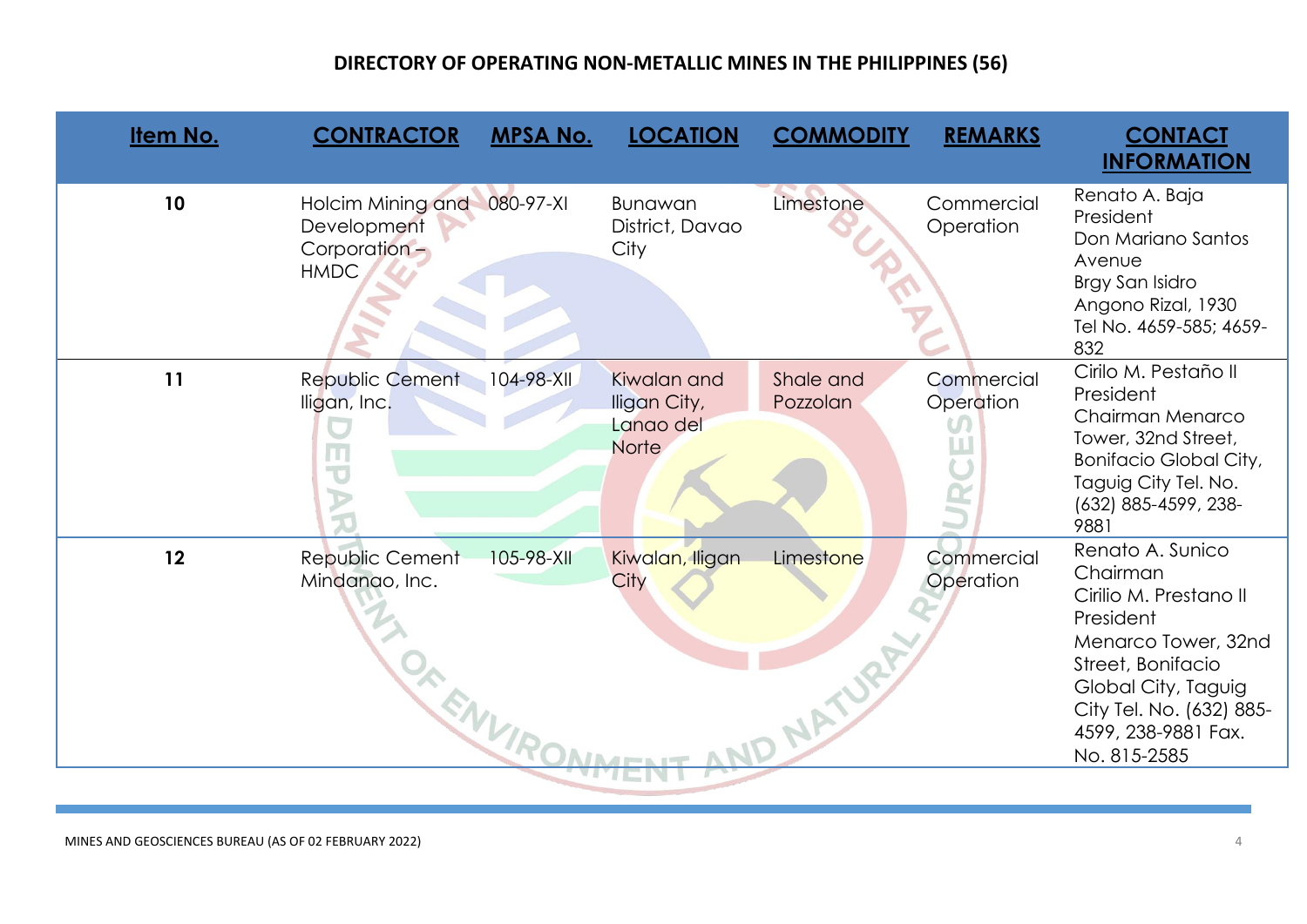| Item No. | <b>CONTRACTOR</b>                                       | <b>MPSA No.</b> | <b>LOCATION</b>               | <b>COMMODITY</b>       | <b>REMARKS</b>          | <b>CONTACT</b><br><b>INFORMATION</b>                                                                                                                         |
|----------|---------------------------------------------------------|-----------------|-------------------------------|------------------------|-------------------------|--------------------------------------------------------------------------------------------------------------------------------------------------------------|
| 13       | Northern Cement<br>Corporation                          | $106 - 98 - 1$  | Sison,<br>Pangasinan          | Limestone and<br>Shale | Commercial<br>Operation | Oliver R. Gorrospe<br>Vice-President and<br>General Manager<br>151 EDSA, Wack-Wack<br>1552 Shaw<br>Blvd., 1600 Pasig City<br>Tel No. (632) 527-8283<br>to 87 |
| 14       | <b>Republic Cement</b><br>& Building<br>Materials, Inc. | 132-99-VII      | Carmen, Cebu                  | Limestone              | Commercial<br>Operation | Lloyd A. Vicente<br>President<br>Menarco Tower, 32nd<br>Street, Bonifacio<br>Global City, 1634<br>Taguig City Tel. No.<br>(632) 885-4599, 238-<br>9881       |
| 15       | Republic Cement<br>& Building<br>Materials, Inc.        | 138-99-IVA      | Teresa, Rizal                 | Limestone              | Commercial<br>Operation | Lloyd A. Vicente<br>President<br>Menarco Tower, 32nd<br>Street, Bonifacio<br>Global City, 1634<br>Taguig City<br>Tel. No. (632) 885-4599,<br>238-9881        |
| 16       | Holcim Mining and<br>Development                        | 140-99-III      | Dona Remedios<br>Trinidad and | Limestone              | Commercial<br>Operation | Renato A. Baja<br>President                                                                                                                                  |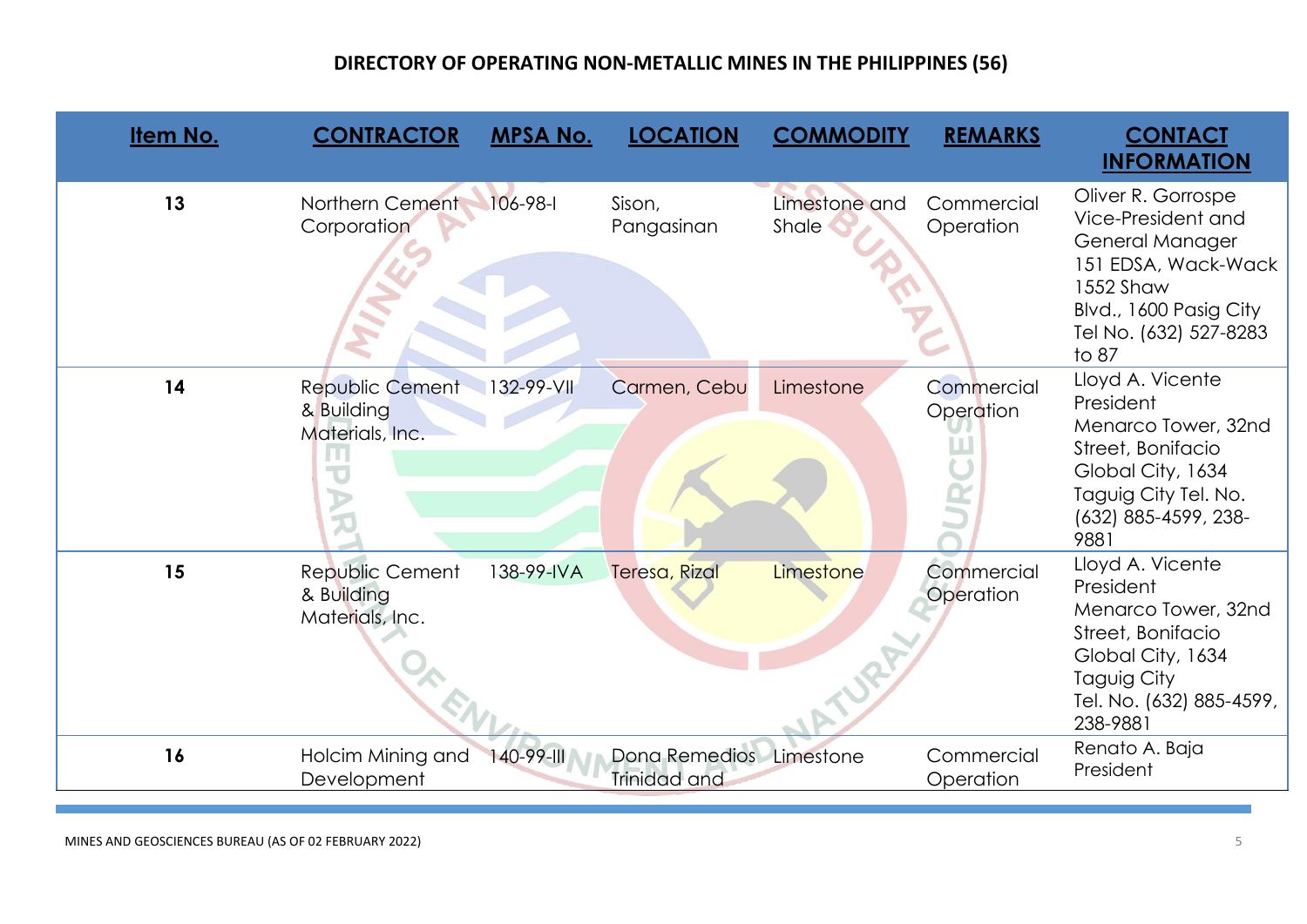| <u>Item No.</u> | <b>CONTRACTOR</b>                                              | <b>MPSA No.</b>                    | <b>LOCATION</b>                      | <b>COMMODITY</b>                    | <b>REMARKS</b>          | <b>CONTACT</b><br><b>INFORMATION</b>                                                                                                                                                     |
|-----------------|----------------------------------------------------------------|------------------------------------|--------------------------------------|-------------------------------------|-------------------------|------------------------------------------------------------------------------------------------------------------------------------------------------------------------------------------|
|                 | Corporation and<br>Doric Marble<br>Corporation                 |                                    | Norzagaray,<br><b>Bulacan</b>        | BUP                                 |                         | Don Mariano Santos<br>Avenue<br>Brgy San Isidro<br>Angono Rizal, 1930<br>Tel No. 4659-585; 4659-<br>832                                                                                  |
| 17              | <b>Ibalong Resources</b><br>and<br>Development.<br>Corporation | 146-99-V                           | Camalig and<br>Guinobatan,<br>Albay  | Limestone and<br>shale              | Commercial<br>Operation | Carlito L. Aparri<br>President<br>Palanog, Camalig,<br>Albay<br>Tel. No. (052)484-1322                                                                                                   |
| 18              | <b>Bohol Limestone</b><br>Corporation                          | 150-00-VII                         | Garcia<br>Hernandez,<br><b>Bohol</b> | Limestone                           | Commercial<br>Operation | <b>Victor Bantol</b><br>President/Gen.<br>Manager<br>National Highway,<br>West Canayon,<br>Garcia-Hernandez,<br><b>Bohol</b><br>Tel. (038) 411-5413 /<br>411-5402<br>Fax- (038) 411-4909 |
| 19              | Solid North Mineral<br>Corporation                             | $161 - 00 - 111$<br><b>IRONMEN</b> | San Ildefonso,<br><b>Bulacan</b>     | Limestone,<br>shale and<br>pozzolan | Commercial<br>Operation | Mario P. Araullo<br>President<br>7064 Wilson Street, Pio<br>del Pilar, Makati City                                                                                                       |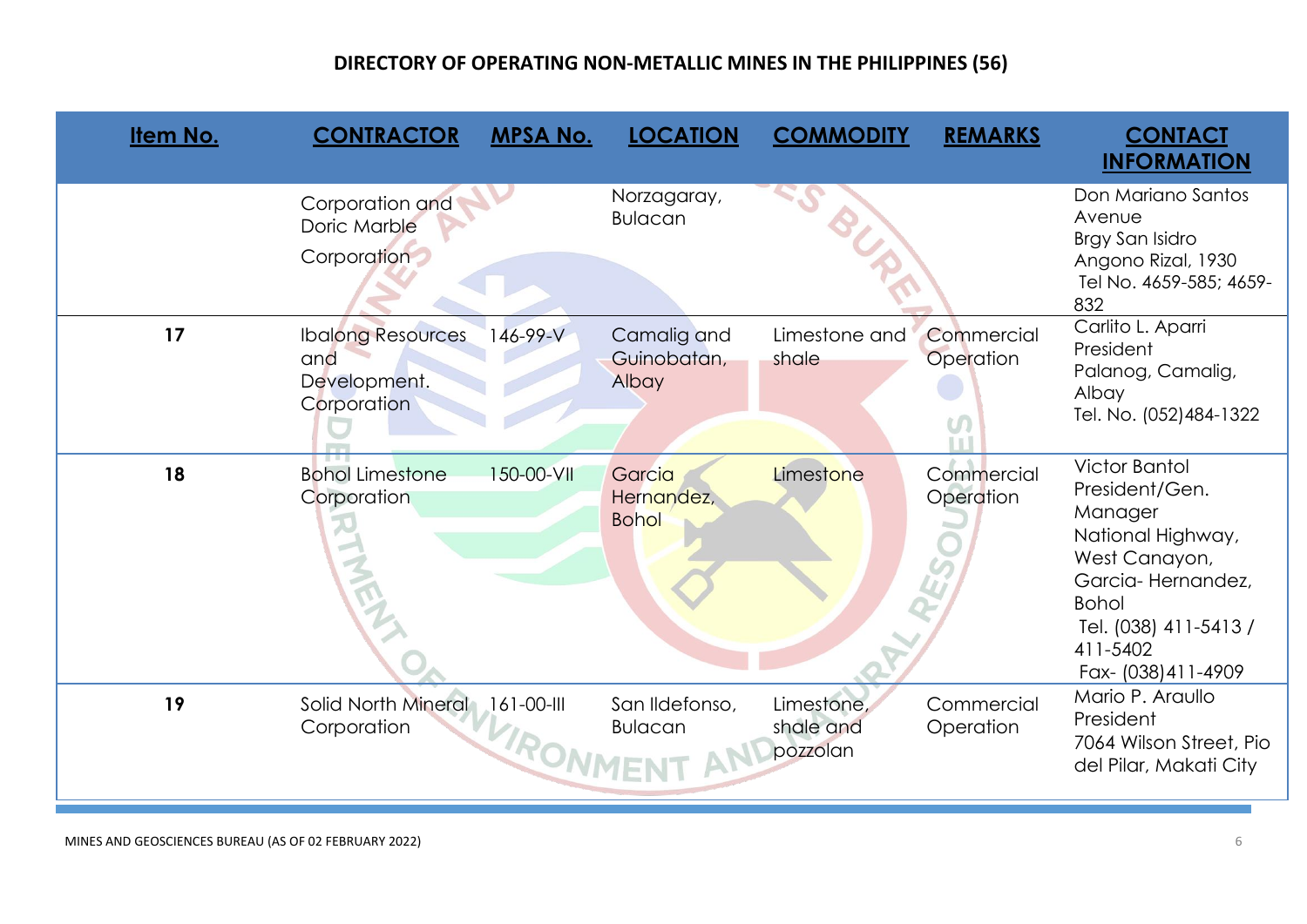| <u>Item No.</u> | <b>CONTRACTOR</b>                          | <b>MPSA No.</b>                     | <b>LOCATION</b>                            | <b>COMMODITY</b>    | <b>REMARKS</b>          | <b>CONTACT</b><br><b>INFORMATION</b>                                                                                                                                                  |
|-----------------|--------------------------------------------|-------------------------------------|--------------------------------------------|---------------------|-------------------------|---------------------------------------------------------------------------------------------------------------------------------------------------------------------------------------|
| 20              | Eagle Cement<br>Corporation                | 181-2002-III                        | San Ildefonso,<br><b>Bulacan</b>           | Limestone           | Commercial<br>Operation | Manny C. Teng<br>President & Gen.<br>Manager<br>153 EDSA, Wack-<br>Wack, Mandaluyong<br>City<br>Tel. No. 301-3453<br>Tel. Fax. 723-9283                                               |
| 21              | Spar Development 201-2004-III<br>Co., Inc. |                                     | Bigte and<br>Norzagaray,<br><b>Bulacan</b> | Limestone           | Commercial<br>Operation | Edgardo R. Pascual<br>President<br>105 B. Natividad St.,<br>Caloocan City                                                                                                             |
| 22              | Solid Earth<br>Development<br>Corporation  | 205-2004-<br>VII                    | San Fernando,<br>Cebu                      | Limestone           | Commercial<br>Operation | Dennis F. Tenefrancia<br>President<br>11th Floor Insular Life<br>Building, Cebu<br><b>Business Center, Cebu</b><br><b>Business Park,</b><br>6000 Cebu City<br>Tel. No: (632) 230-7333 |
| 23              | Rio Tuba Nickel<br>Mining<br>Corporation   | 213-2005-<br><b>IVB</b><br>VIRONME' | Bataraza,<br>Palawan                       | Limestone<br>AND NR | Commercial<br>Operation | Gerard H. Brimo<br>President<br>29th Flr., NAC Tower,<br>32nd St., Bonifacio<br>Global City, 1634<br>Taguig City Tel. No: (02)                                                        |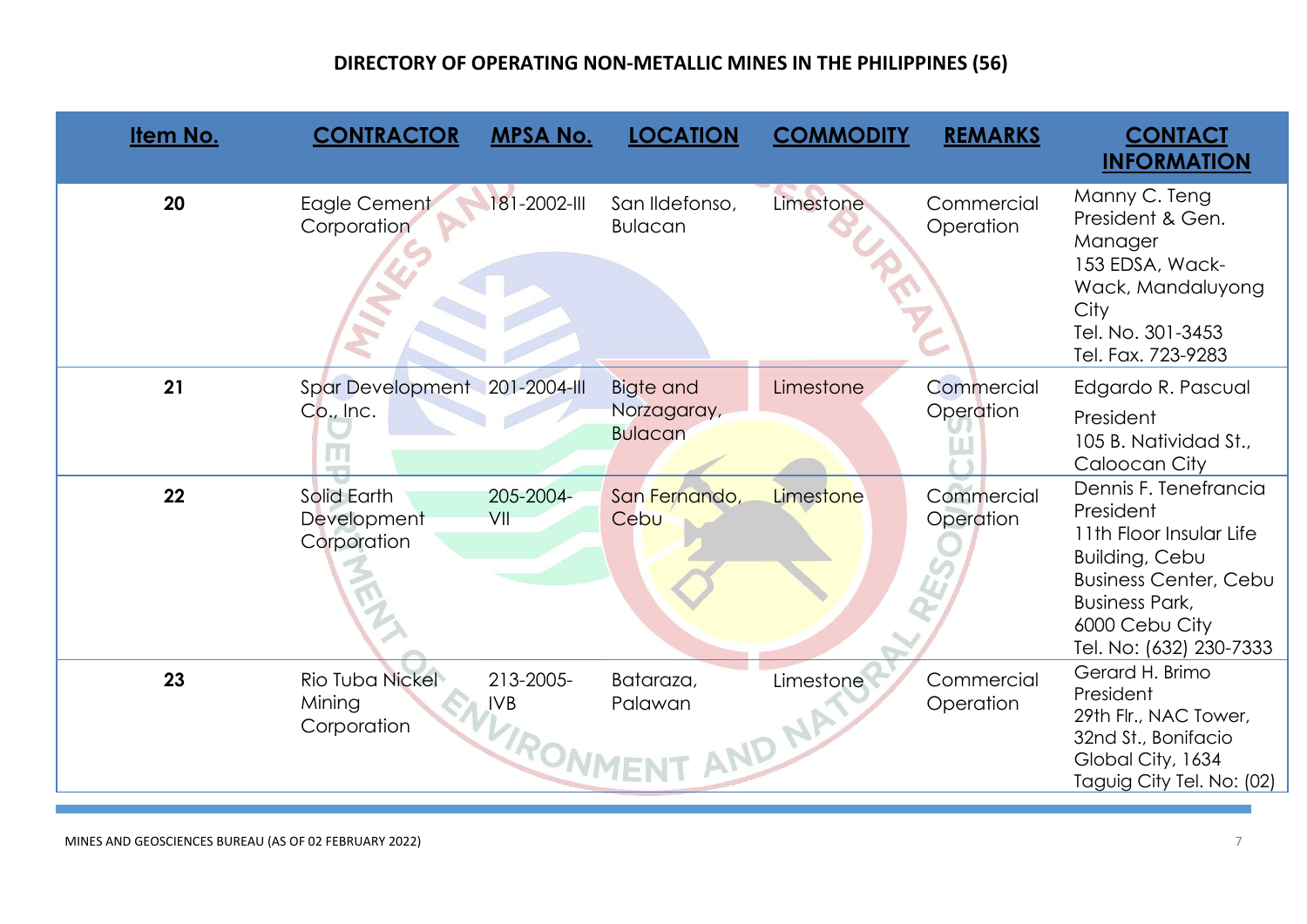| <u>Item No.</u> | <b>CONTRACTOR</b>                                                             | <b>MPSA No.</b>                       | <b>LOCATION</b>                             | <b>COMMODITY</b>       | <b>REMARKS</b>          | <b>CONTACT</b><br><b>INFORMATION</b>                                                                                                                       |
|-----------------|-------------------------------------------------------------------------------|---------------------------------------|---------------------------------------------|------------------------|-------------------------|------------------------------------------------------------------------------------------------------------------------------------------------------------|
|                 |                                                                               |                                       |                                             |                        |                         | 798-7622, 892-6669 Fax<br>No: (02) 892-5344                                                                                                                |
| 24              | Holcim Mining and<br>Development<br>Corporation-<br><b>HMDC</b>               | 236-2007-1                            | Bacnotan, La<br>Union                       | Limestone and<br>shale | Commercial<br>Operation | Renato A. Baja<br>President<br>Don Mariano Santos<br>Avenue<br>Brgy San Isidro<br>Angono Rizal, 1930<br><b>City 1634</b><br>Tel No. 4659-585; 4659-<br>832 |
| 25              | <b>Holcim Mining and</b><br><b>Development</b><br>Corporation-<br><b>HMDC</b> | 238-2007-l                            | <b>Bacnotan and</b><br>Balaoan, La<br>Union | Limestone              | Commercial<br>Operation | Renato A. Baja<br>President<br>Don Mariano Santos<br>Avenue<br>Brgy San Isidro<br>Angono Rizal, 1930<br>1634<br>Tel No. 4659-585; 4659-<br>832             |
| 26              | Holcim Mining and<br>Development<br>Corporation-<br><b>HMDC</b>               | 274-2008-XI<br>(Amended)<br>ENVIRONN' | Davao City and<br>Maasim,<br>Sarangani      | Limestone<br>AND NAT   | Commercial<br>Operation | Renato A. Baja<br>President<br>Don Mariano Santos<br>Avenue<br>Brgy San Isidro<br>Angono Rizal, 1930<br>Tel No. 459-3333                                   |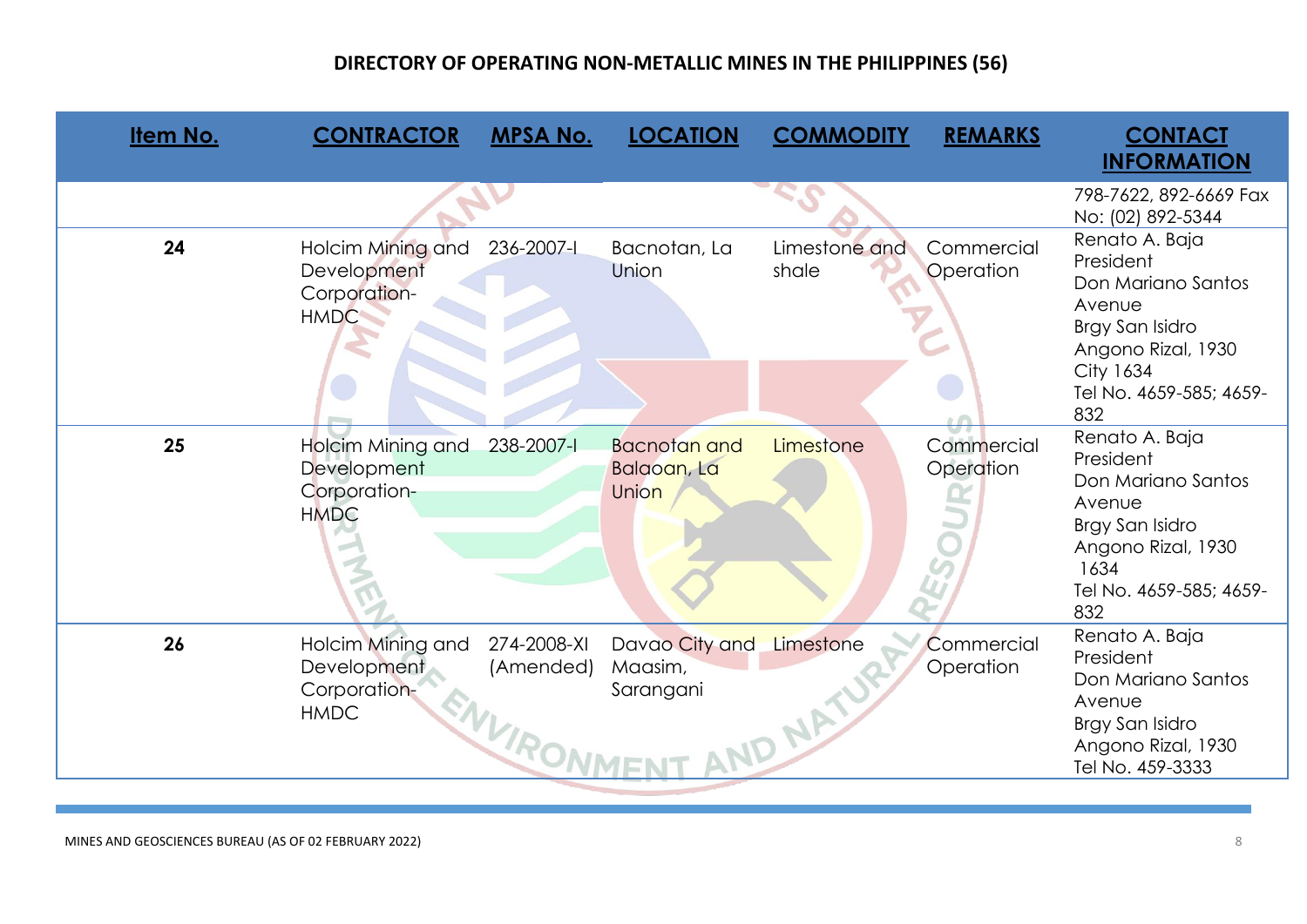| <b>Item No.</b>                           | <b>CONTRACTOR</b>                                         | <b>MPSA No.</b>        | <b>LOCATION</b>                                | <b>COMMODITY</b>                           | <b>REMARKS</b>          | <b>CONTACT</b><br><b>INFORMATION</b>                                                                                                                         |
|-------------------------------------------|-----------------------------------------------------------|------------------------|------------------------------------------------|--------------------------------------------|-------------------------|--------------------------------------------------------------------------------------------------------------------------------------------------------------|
| 27                                        | <b>Holcim Resources</b><br>and Development<br>Corporation | 281-2009-X<br>(Amended | Iligan City and<br>Lugait, Misamis<br>Oriental | Shale/Pozzolan                             | Commercial<br>Operation | William C. Sumalinog<br>President<br>Don Mariano Santos<br>Avenue<br>Brgy San Isidro<br>Angono Rizal, 1930<br>Tel No.: 632-459-3333<br>Fax No.: 632-459-3422 |
| 28                                        | Apo Land and<br>Quarry<br>Corporation                     | 286-2009-<br>VII       | Naga City,<br>Cebu                             | Limestone,<br>clay and<br>greywacke        | Commercial<br>Operation | Perry L. Pe<br>President<br>Apo Cement Plant,<br>Tina-an, City of Naga,<br>6037 Cebu<br>Tel. No. 849-3754<br>Fax No. 849-3580                                |
| MARBLE/MARBLEIZED<br><b>LIMESTONE (4)</b> |                                                           |                        |                                                |                                            |                         |                                                                                                                                                              |
|                                           | <b>Teresa Marble</b><br>Corporation<br>JA ENVIR,          | 102-97-IVA             | Antipolo City,<br><b>Rizal</b>                 | <b>Marbleized</b><br>Limestone<br>ND NATUR | Commercial<br>Operation | Annie G. Dee<br>President<br>117 Shaw Blvd., 1600<br>Pasig City,<br>Tel. No: 6319123, 25-<br>27, 6319180-81<br>Fax No: 634-3342, 633-<br>5249, 631-7621      |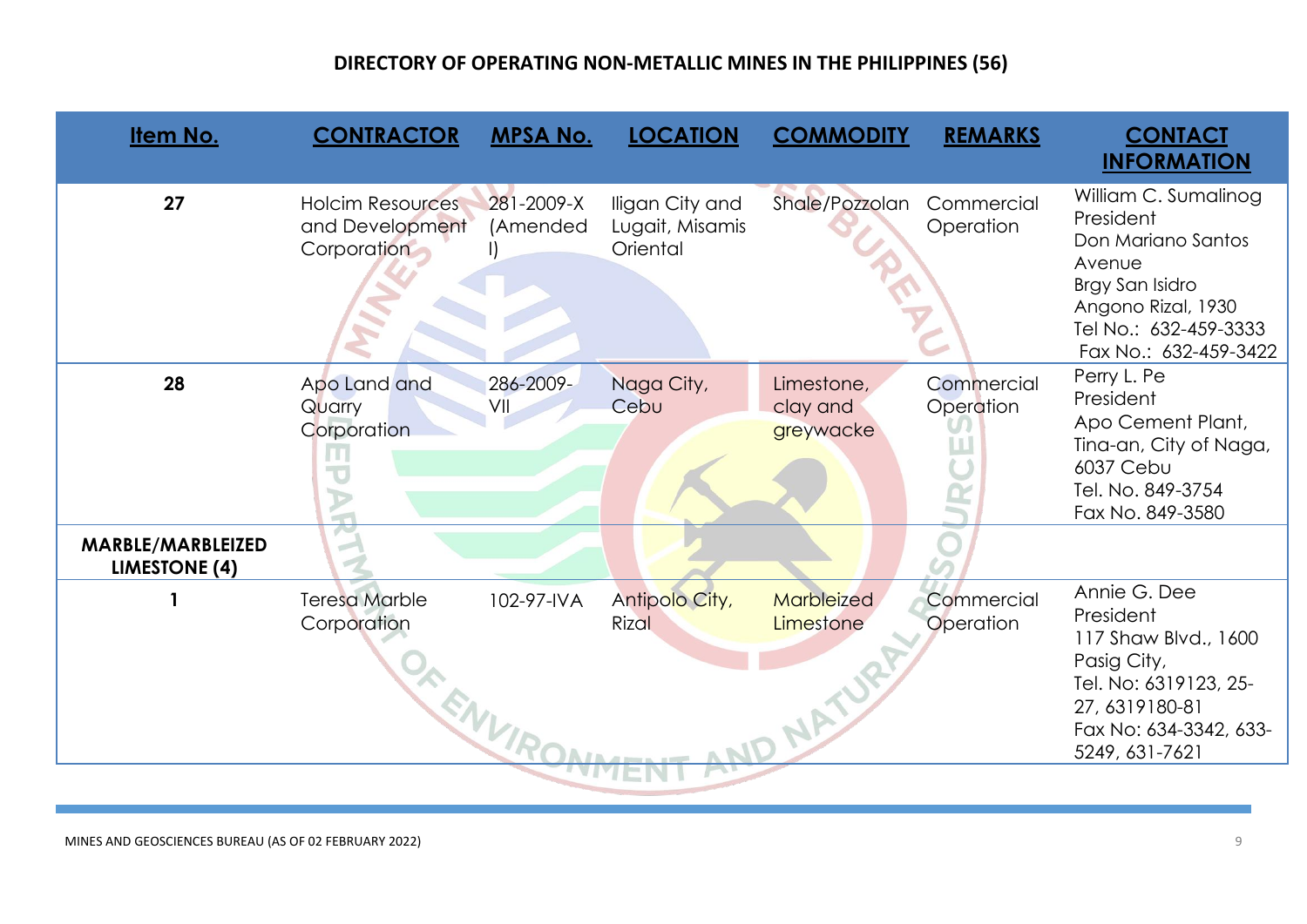| Item No.                | <b>CONTRACTOR</b>                        | <b>MPSA No.</b>                        | <b>LOCATION</b>                                             | <b>COMMODITY</b>                            | <b>REMARKS</b>          | <b>CONTACT</b><br><b>INFORMATION</b>                                                                                                                                     |
|-------------------------|------------------------------------------|----------------------------------------|-------------------------------------------------------------|---------------------------------------------|-------------------------|--------------------------------------------------------------------------------------------------------------------------------------------------------------------------|
| $\overline{\mathbf{2}}$ | <b>Quarry Ventures</b><br>Phils., Inc.   | $111 - 98 - 11$                        | Naga and<br>Pinamungahan,<br>Cebu and<br><b>Toledo City</b> | Marbleized<br>Limestone                     | Commercial<br>Operation | Ester D. Rosca<br>President<br>177 Shaw Boulevard,<br>Pasig City, Metro<br>Manila<br>Tel. No: 6319123, 25-<br>27, 6319180-81<br>Fax No: 634-3342, 633-<br>5249, 631-7621 |
| 3                       | <b>Teresa Marble</b><br>Corporation<br>文 | 124-98-IVA                             | Antipolo City,<br><b>Rizal</b>                              | Marbleized<br>Limestone                     | Commercial<br>Operation | Annie G. Dee<br>President<br>117 Shaw Blvd., 1600<br>Pasig City,<br>Tel. No: 6319123, 25-<br>27, 6319180-81<br>Fax No: 634-3342, 633-<br>5249, 631-7621                  |
| 4                       | <b>Teresa Marble</b><br>Corporation      | 125-98-IVA<br>(Amended<br>A)<br>ENVIRC | Antipolo City,<br><b>Rizal</b>                              | Marbleized<br>Limestone<br><b>JD NATURI</b> | Commercial<br>Operation | Annie G. Dee<br>President<br>117 Shaw Blvd., 1600<br>Pasig City,<br>Tel. No: 6319123, 25-<br>27, 6319180-81<br>Fax No: 634-3342, 633-<br>5249, 631-7621                  |
|                         |                                          |                                        |                                                             |                                             |                         |                                                                                                                                                                          |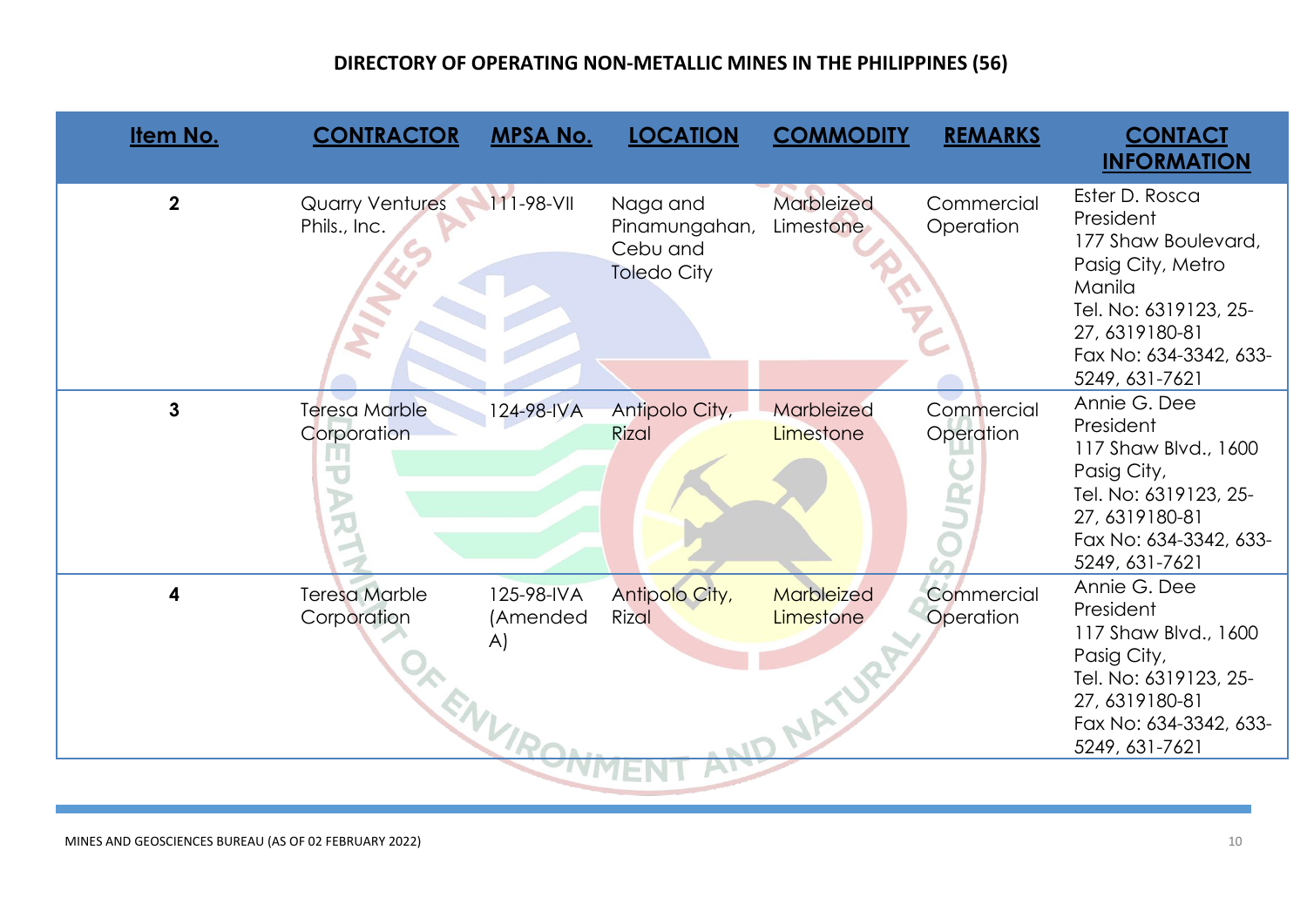| Item No.                         | <b>CONTRACTOR</b>                                          | <b>MPSA No.</b>                         | <b>LOCATION</b>      | <b>COMMODITY</b>                                   | <b>REMARKS</b>          | <b>CONTACT</b><br><b>INFORMATION</b>                                                                                                            |
|----------------------------------|------------------------------------------------------------|-----------------------------------------|----------------------|----------------------------------------------------|-------------------------|-------------------------------------------------------------------------------------------------------------------------------------------------|
| <b>GREYWACKE/POZZOLAN</b><br>(1) |                                                            |                                         |                      |                                                    |                         |                                                                                                                                                 |
|                                  | Apo Land and<br>Quarry Corp.                               | 093-97-VII                              | Naga, Cebu           | Greywacke,<br>pozzolan and<br>clay                 | Commercial<br>Operation | Perry L. Pe<br>President<br>Apo Cement Plant,<br>Tina-an, City of Naga,<br>6037 Cebu<br>Tel. No. 849-3754<br>Fax No. 849-3580                   |
| <b>AGGREGATES (10)</b>           |                                                            |                                         |                      |                                                    |                         |                                                                                                                                                 |
|                                  | Concrete<br>Aggregates<br>Corporation                      | $032 - 95 -$<br>IV/055-96-<br>IV        | Angono, Rizal        | <b>Basalt</b> and<br>rock<br>aggregates            | Commercial<br>Operation | Francisco M. Ortigas III<br>President<br>9th Floor, Ortigas<br><b>Building, Ortigas</b><br>Avenue,<br>Pasig City                                |
| $\overline{2}$                   | <b>Rapid City Realty</b><br>and Development<br>Corporation | 064-96-IVA-<br>Amended II<br>ENVIRONMEY | <b>Antipolo City</b> | <b>Basalt</b> , silica<br>aggregates<br>AND NATURI | Commercial<br>Operation | Veronica Iñiguez Lee<br>President<br>167 Sumulong<br>Highway, Bo.<br>Mayamot<br>Antipolo City<br>Tel No. 6453694,<br>6455150<br>Fax No. 6457697 |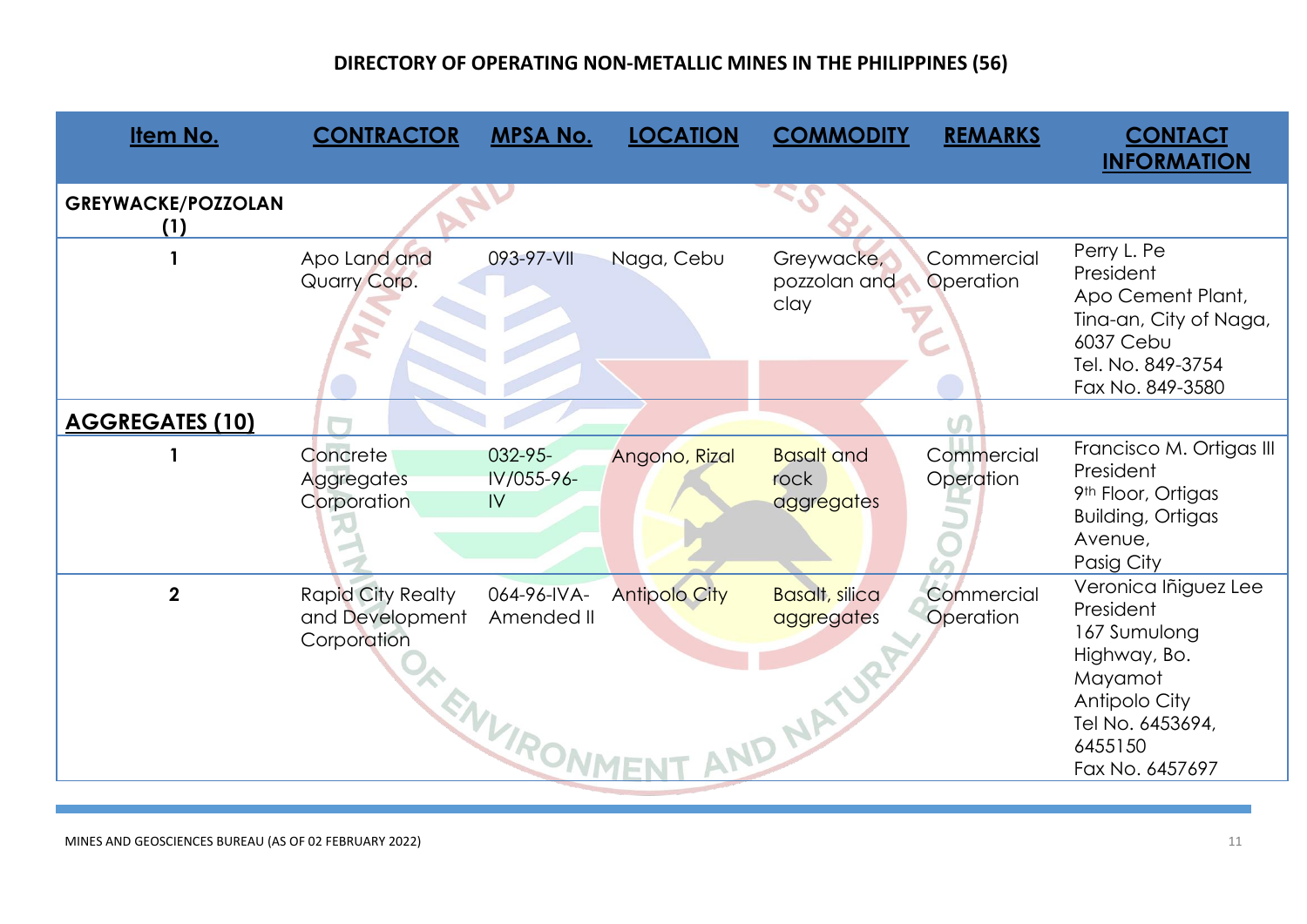| Item No.     | <b>CONTRACTOR</b>                                                  | <b>MPSA No.</b>  | <b>LOCATION</b>                  | <b>COMMODITY</b>                        | <b>REMARKS</b>          | <b>CONTACT</b><br><b>INFORMATION</b>                                                                                                                        |
|--------------|--------------------------------------------------------------------|------------------|----------------------------------|-----------------------------------------|-------------------------|-------------------------------------------------------------------------------------------------------------------------------------------------------------|
| $\mathbf{3}$ | Asensio Pinzon<br>Aggregate Corp.                                  | 070-97-IVA       | Rodriguez, Rizal                 | <b>Aggregates</b><br>and basalt         | Commercial<br>Operation | Antonio Y. Pinzon<br>President<br>57 T. Mascardo St.,<br>Project 4, Quezon City                                                                             |
| 4            | <b>Rapid City Realty</b><br>and Development<br>Corporation<br>m    | 075-97-IVA       | <b>Antipolo City</b>             | Basalt, silica<br>aggregates            | Commercial<br>Operation | Veronica Iñiguez Lee<br>President<br>167 Sumulong<br>Highway, Bo.<br>Mayamot<br>Antipolo City<br>Tel No. 6453694,<br>6455150<br>Fax No. 6457697             |
| 5            | San Rafael Dev't.<br>Corporation                                   | 136-99-IVA       | Rodriguez, Rizal                 | <b>Basalt</b>                           | Commercial<br>Operation | Salim G. Massab<br>President 11 Seattle<br>St., 1109 Quezon City<br>Telefax No. 726-6717                                                                    |
| 6            | <b>JLR Construction</b><br>and Aggregates,<br>Inc.<br><b>ENVIR</b> | 194-2004-<br>VII | Naga and<br>Minglanilla,<br>Cebu | <b>Basalt</b> and<br>stone<br>ND NATURA | Commercial<br>Operation | Candice Regner-Neri<br>President<br>JLR Compound, B.<br>Suico St. Tingub,<br>Mandaue City, Cebu<br>Trunkline: (632) 344-<br>6098, 345-6098,<br>Fax Loc. 112 |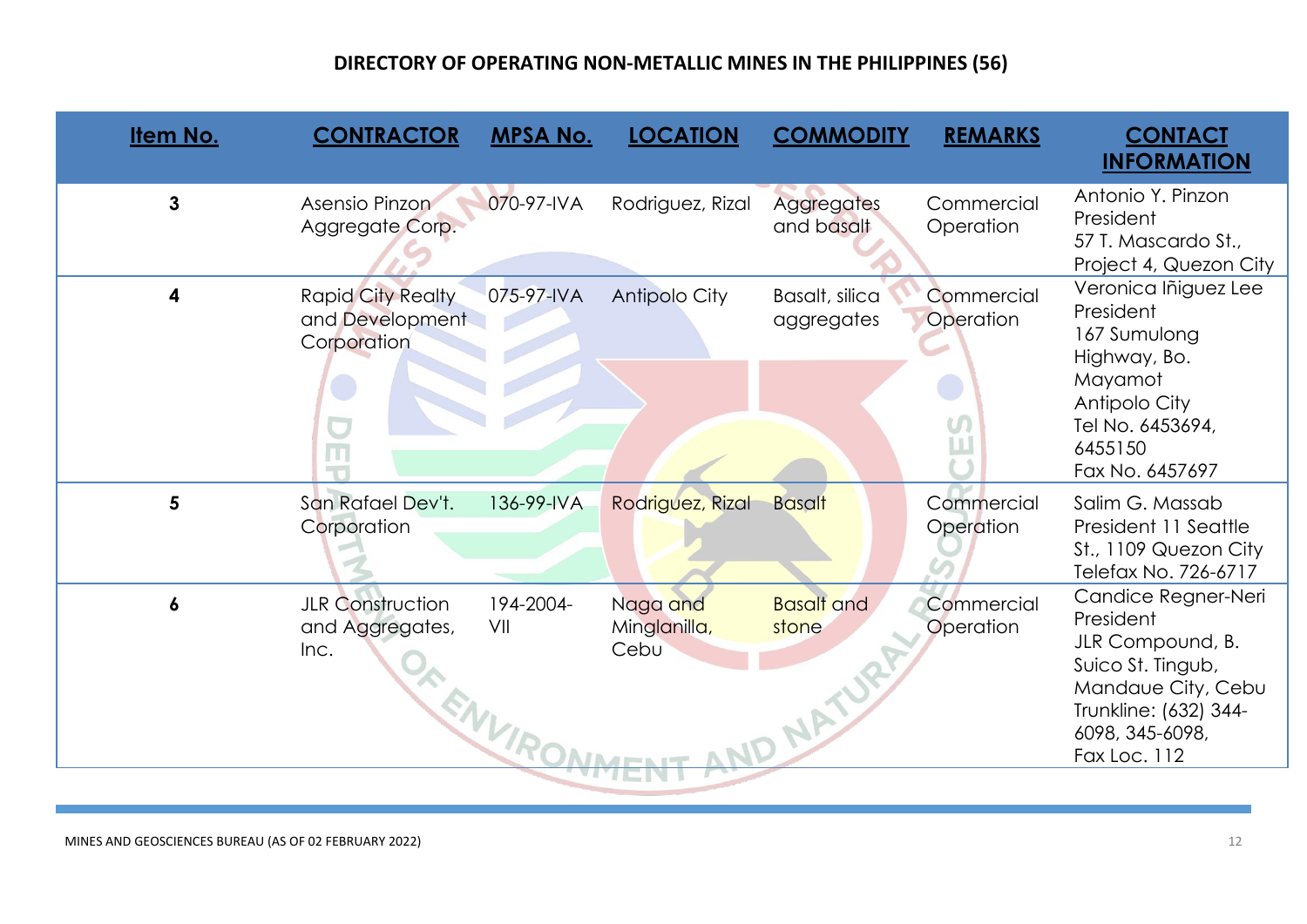| Item No.       | <b>CONTRACTOR</b>                                                                           | <b>MPSA No.</b>                          | <b>LOCATION</b>                | <b>COMMODITY</b>                                                | <b>REMARKS</b>                          | <b>CONTACT</b><br><b>INFORMATION</b>                                                                                                                                                                                  |
|----------------|---------------------------------------------------------------------------------------------|------------------------------------------|--------------------------------|-----------------------------------------------------------------|-----------------------------------------|-----------------------------------------------------------------------------------------------------------------------------------------------------------------------------------------------------------------------|
| $\overline{7}$ | <b>Hardrock</b><br>Aggregates, Inc.                                                         | 202-2004-<br><b>IVA</b>                  | Antipolo City,<br>Rizal        | <b>Basalt</b> and<br>andesite                                   | Commercial<br>Operation                 | Alonzo C. Española<br>President<br>10/F Ore Central<br>Tower Building, 9th<br>Avenue corner 31st<br>Street, Bonifacio<br>Golbal City, Fort<br>Bonifacio, 1630 Taguig<br>City Tel. No: 889-1129,<br>889-1130, 889-1132 |
| 8              | <b>Montalban Millex</b><br>Aggregates<br>Corporation                                        | 239-2007-<br><b>IVA</b>                  | Rodriguez, Rizal               | <b>Basalt</b>                                                   | Commercial<br>Operation                 | Igmidio D. Robles<br>President 28 Rafael<br>Rodriguez, Rizal, Tel<br>No. 997-0303, 997-0404                                                                                                                           |
| 9              | Rolando B.<br>Gimeno and La<br>Concepcion<br>Construction and<br>Development<br>Corporation | 257-2007-<br><b>IVA</b>                  | Antipolo City,<br><b>Rizal</b> | <b>Basalt and</b><br>other<br>associated<br>mineral<br>deposits | <b>Under Care</b><br>and<br>Maintenance | Rolando B. Gimeno<br>Block 9, Lot 6,<br>Felicidad Village II,<br>Ampid, San Mateo<br>Rizal                                                                                                                            |
| 10             | Gozon<br>Development<br>Corporation                                                         | 296-2009-<br><b>IVA</b><br><b>RONME'</b> | Antipolo City,<br>Rizal        | <b>Rock</b><br>aggregates                                       | Commercial<br>Operation                 | Benjamin L. Gozon, Jr.<br>President<br>1603 Medical Plaza,<br>Makati                                                                                                                                                  |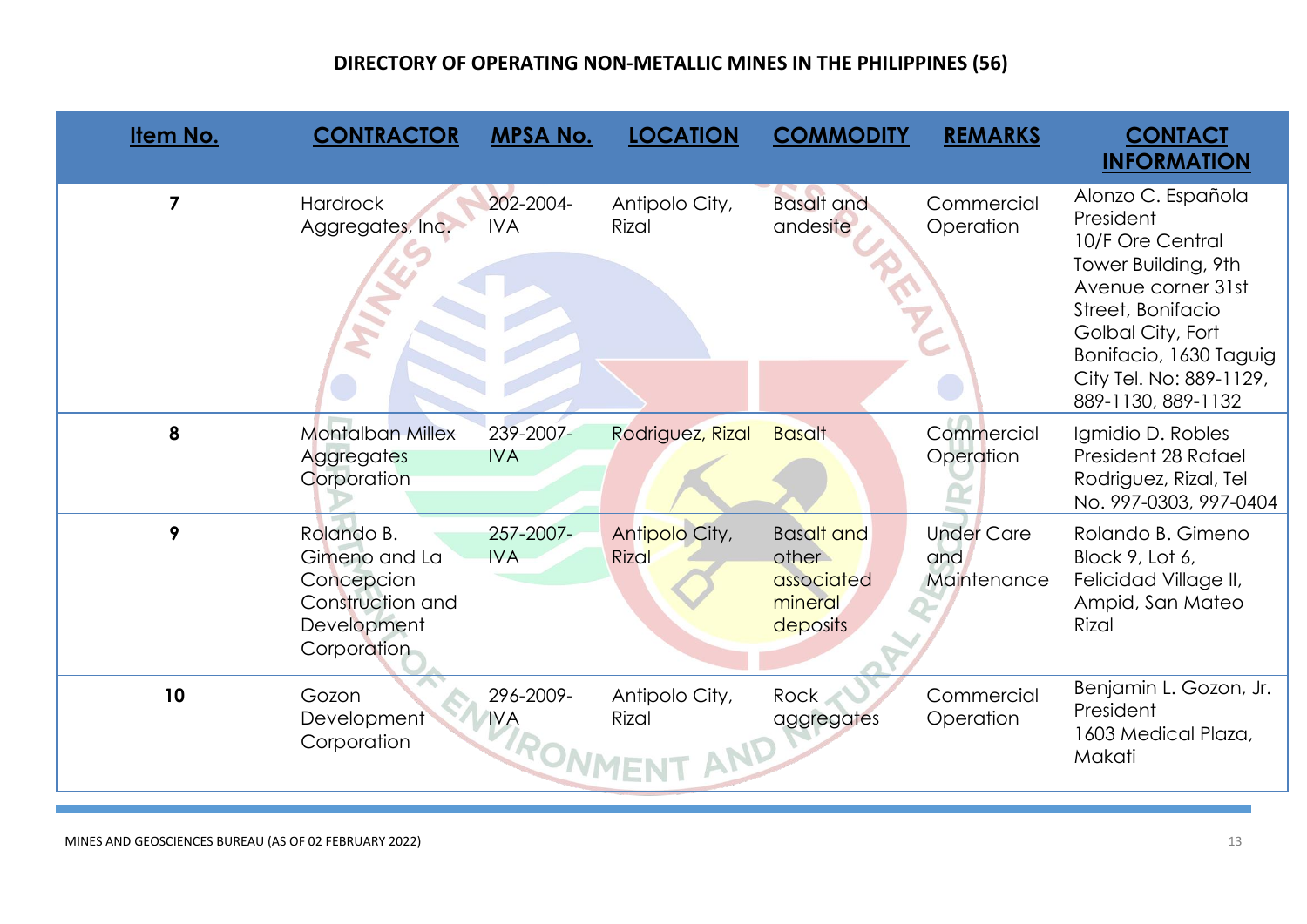| <b>Item No.</b>     | <b>CONTRACTOR</b>                                              | <b>MPSA No.</b>          | <b>LOCATION</b>                 | <b>COMMODITY</b>                                           | <b>REMARKS</b>                    | <b>CONTACT</b><br><b>INFORMATION</b>                                                                                                                                              |
|---------------------|----------------------------------------------------------------|--------------------------|---------------------------------|------------------------------------------------------------|-----------------------------------|-----------------------------------------------------------------------------------------------------------------------------------------------------------------------------------|
|                     |                                                                |                          |                                 |                                                            |                                   | Condominium,<br>Amorsolo Cor. Dela<br>Rosa St., Legaspi Vill.<br>1229 Makati City                                                                                                 |
| <b>DOLOMITE (1)</b> |                                                                |                          |                                 |                                                            |                                   |                                                                                                                                                                                   |
|                     | Dolomite Mining<br>Corporation<br>m<br>$\overline{\mathbf{u}}$ | 208-2005-<br>VII         | Alcoy and<br>Dalaguete,<br>Cebu | Dolomite and<br>other<br>associated<br>mineral<br>deposits | Commercial<br>Operation<br>Martin | Philip S. Tuazon<br>President<br>2nd Flr. Kalayaan<br>Bldg., Cor. Dela Rosa<br>& Salcedo St., Legaspi<br>Village, Makati City<br>Tel No. (632) 867-3058<br>Fax No. (632) 814-0026 |
| <b>CLAY</b> (3)     |                                                                |                          |                                 |                                                            |                                   | Johnny K. H. Uy                                                                                                                                                                   |
|                     | <b>UBS Marketing</b><br>Corporation                            | 186-2002-V               | Legaspi City,<br>Albay          | Perlite, kaolin<br>and bentonite                           | Commercial<br>Operation           | President<br>192 Speaker Perez,<br>Quezon City                                                                                                                                    |
| $\overline{2}$      | Heirs of Elias E.<br>Olegario                                  | 200-2004-l<br>ENVIRONME' | Mangatarem,<br>Pangasinan       | <b>Zeolite</b> and<br><b>Bentonite</b><br>AND NAT          | Commercial<br>Operation           | Teresita M. Olegario<br>No. 671 R. Jacinto St.,<br>Canumay,<br>Valenzuela City, Metro<br>Manila<br>Tel No. (02) 294-23-<br>01/03                                                  |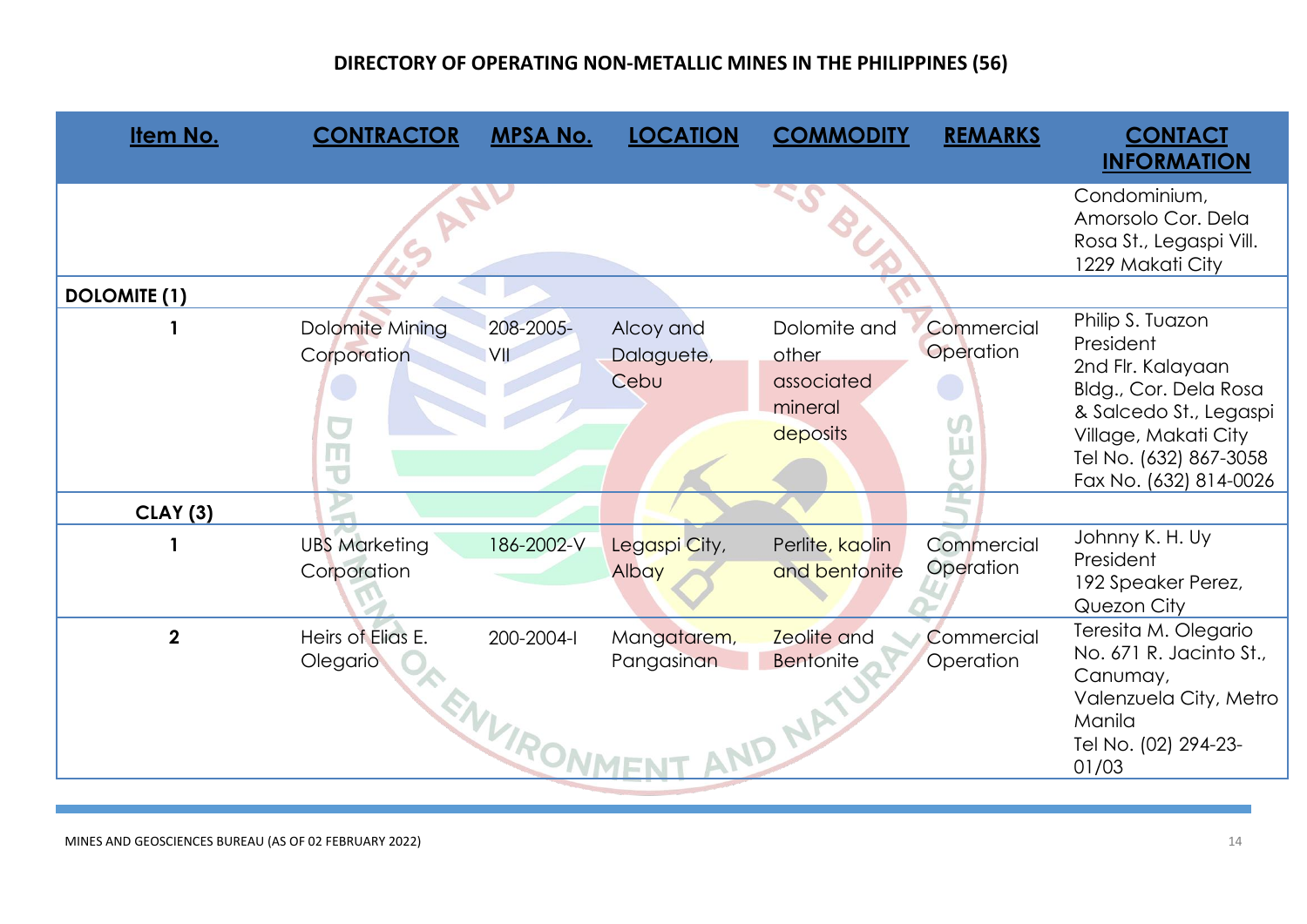| Item No.                   | <b>CONTRACTOR</b>                                     | <b>MPSA No.</b>                       | <b>LOCATION</b>                          | <b>COMMODITY</b>                                                       | <b>REMARKS</b>          | <b>CONTACT</b><br><b>INFORMATION</b>                                                                                                                |
|----------------------------|-------------------------------------------------------|---------------------------------------|------------------------------------------|------------------------------------------------------------------------|-------------------------|-----------------------------------------------------------------------------------------------------------------------------------------------------|
| $\mathbf{3}$               | Orophil Stonecraft,<br>Inc.                           | 273-2008-V                            | Baao,<br><b>Camarines Sur</b>            | Perlite,<br>bentonite and<br>other<br>associated<br>mineral<br>deposit | Commercial<br>Operation | Atty. Romeo S. Roque<br>President<br>Unit 217 Hillcrest<br>Condominium, 1616 E.<br>Rodriguez Sr. Avenue,<br>1102 Quezon City<br>Tel No. 09178310868 |
| <b>SAND AND GRAVEL (1)</b> |                                                       |                                       |                                          |                                                                        |                         |                                                                                                                                                     |
|                            | Rockmix, Inc.                                         | 089-97-III                            | Balanga,<br><b>Bataan</b>                | Sand and<br>gravel                                                     | Commercial<br>Operation | Wilfredo Q. Tagle<br>Vice President & Gen.<br>Manager-Ala-Uli, Pilar,<br><b>Bataan</b>                                                              |
| <b>VOLCANIC TUFF (1)</b>   |                                                       |                                       |                                          |                                                                        |                         |                                                                                                                                                     |
|                            | <b>Island Quarry and</b><br>Aggregates<br>Corporation | Patented<br>Mining<br>Claim No.<br>14 | Palangoy,<br>Binanongan,<br><b>Rizal</b> | <b>Volcanic Tuff</b><br>and Limestone                                  | Commercial<br>Operation | Perry L. Pe<br>President<br>Sitio Tagbak, Brgy. San<br>Jose, Antipolo City                                                                          |
| SILICA <sub>(7)</sub>      |                                                       |                                       |                                          |                                                                        |                         |                                                                                                                                                     |
|                            | Holcim Mining and<br>Development<br>Corporation       | 042-95-1                              | Agno,<br>TRONMENT AND N                  | Silica                                                                 | Commercial<br>Operation | Renato A. Baja<br>President<br>Don Mariano Santos<br>Avenue<br>Brgy San Isidro                                                                      |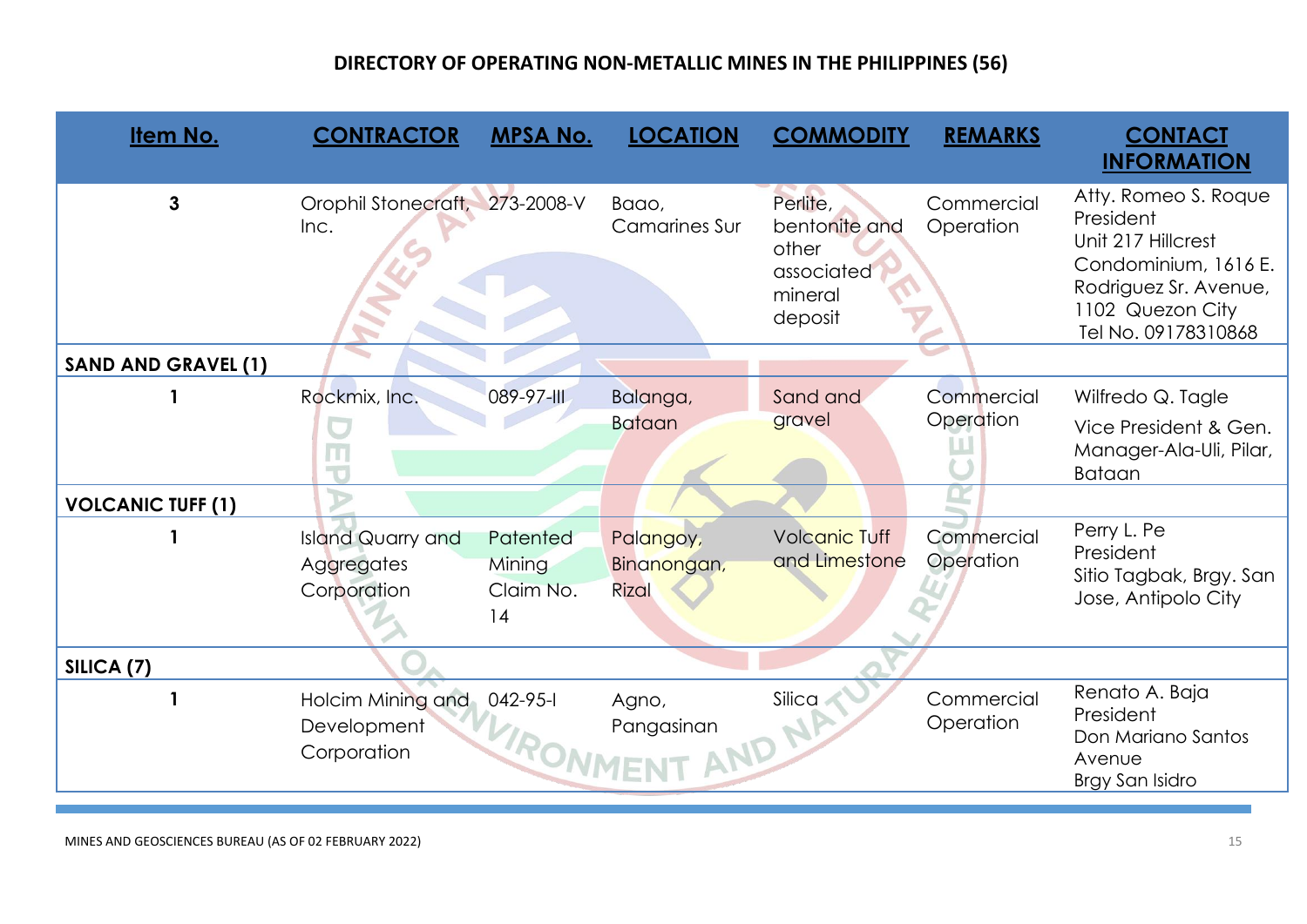| Item No.    | <b>CONTRACTOR</b>                                          | <b>MPSA No.</b>        | <b>LOCATION</b>         | <b>COMMODITY</b> | <b>REMARKS</b>                    | <b>CONTACT</b><br><b>INFORMATION</b>                                                                                                                   |
|-------------|------------------------------------------------------------|------------------------|-------------------------|------------------|-----------------------------------|--------------------------------------------------------------------------------------------------------------------------------------------------------|
|             |                                                            |                        |                         |                  |                                   | Angono Rizal, 1930<br>Tel No. 4659-585; 4659-<br>832                                                                                                   |
| $\mathbf 2$ | <b>Rapid City Realty</b><br>and Development<br>Corp.       | 074-97-IV              | Teresa, Rizal           | Silica           | Commercial<br>Operation<br>$\cup$ | Veronica Iñiguez Lee<br>President<br>167 Sumulong<br>Highway, Bo.<br>Mayamot,<br>1870 Antipolo City,<br>Tel. No.<br>6453694/6455150<br>Fax No: 6457697 |
| 3           | <b>Rapid City Realty</b><br>and Development<br>Corporation | 087-97-IVA             | Antipolo City,<br>Rizal | Silica           | Commercial<br>Operation           | Veronica Iñiguez Lee<br>President<br>167 Sumulong<br>Highway, Bo.<br>Mayamot,<br>1870 Antipolo City,<br>Tel. No.<br>6453694/6455150<br>Fax No: 6457697 |
| 4           | Island Quarry and<br>Aggregates<br>Corporation             | 116-98-IVA<br>WIRONMEY | Antipolo City,<br>Rizal | Silica<br>AND NA | Commercial<br>Operation           | Perry L. Pe<br>President<br>Sitio Tagbak, Brgy. San<br>Jose, 1870<br>Antipolo City                                                                     |